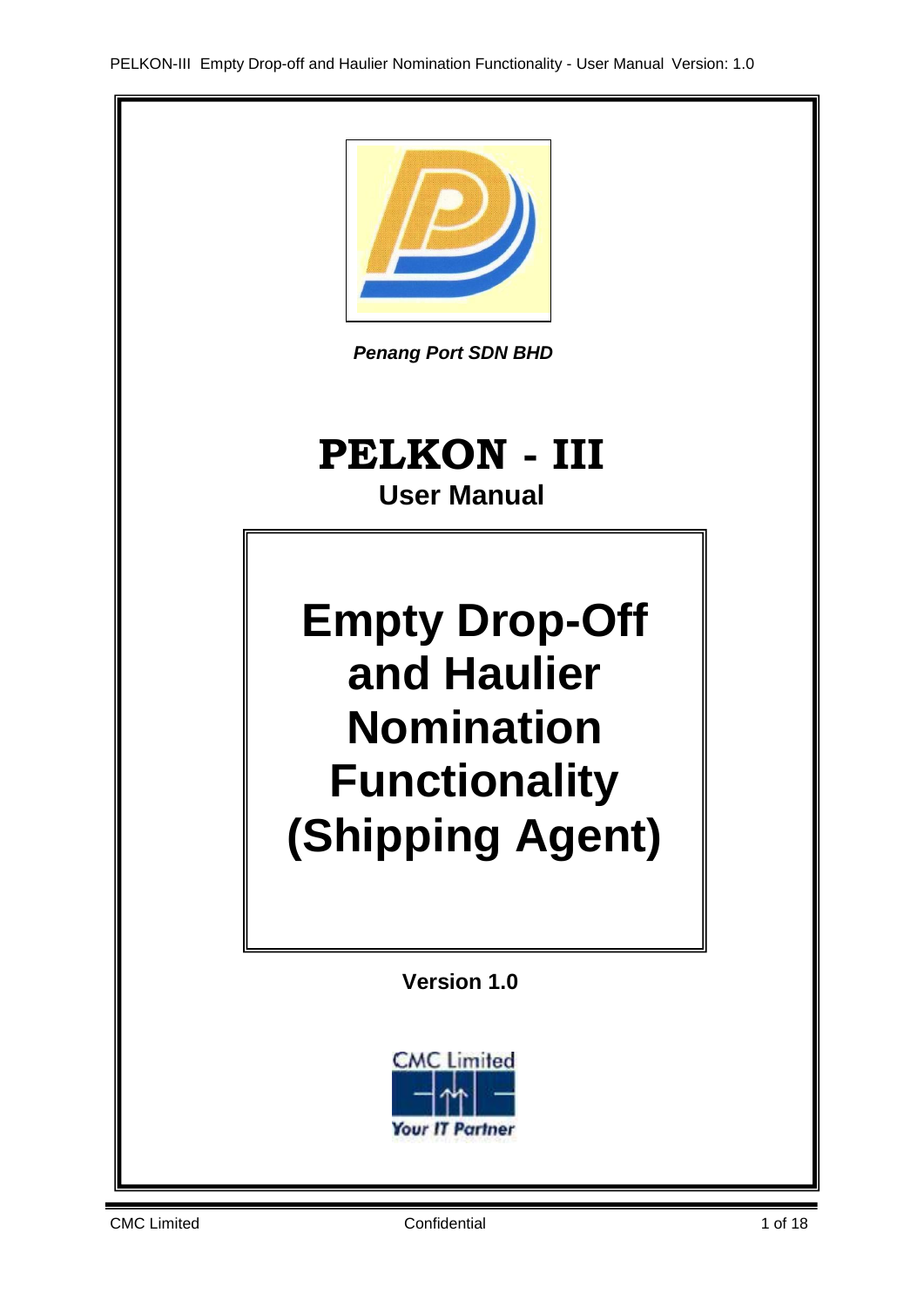# **Table of Contents**

| 1                |                                                                          |  |
|------------------|--------------------------------------------------------------------------|--|
| 1.1              |                                                                          |  |
| 1.2              |                                                                          |  |
| 1.3              |                                                                          |  |
| 1.4              |                                                                          |  |
| 1.4.1            |                                                                          |  |
| 1.4.2            |                                                                          |  |
| 1.4.3            |                                                                          |  |
| 1.4.4            |                                                                          |  |
| 1.4.5            |                                                                          |  |
| 1.4.6            |                                                                          |  |
| 1.5              |                                                                          |  |
| 1.5.1            |                                                                          |  |
| 1.5.2            |                                                                          |  |
| 1.5.3            |                                                                          |  |
| 1.5.4            |                                                                          |  |
| 1.5.5            |                                                                          |  |
| 1.6 <sup>1</sup> |                                                                          |  |
| $\overline{2}$   |                                                                          |  |
| 2.1              | Introduction                                                             |  |
| 2.2 <sub>2</sub> |                                                                          |  |
| 2.3              | Overview of Empty Container Delivery Authorization screen and comments13 |  |
| 2.3.1            |                                                                          |  |
| 2.3.2            |                                                                          |  |
| 2.3.3            | Retrieving Import empty container for Delivery Authorization. 14         |  |
| 2.3.4            |                                                                          |  |
|                  | Description of Fields.                                                   |  |
| 3                |                                                                          |  |
| 4                |                                                                          |  |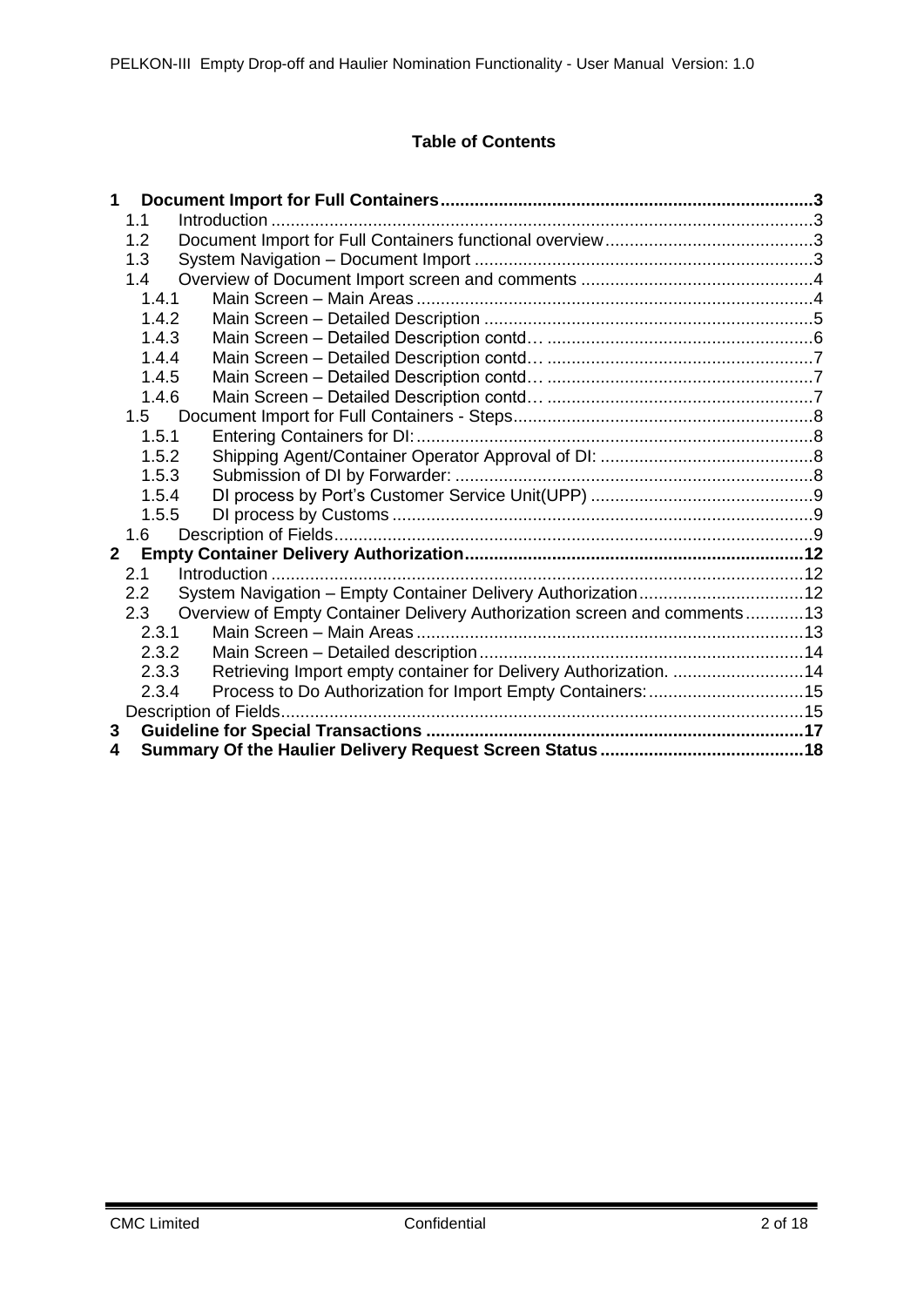# <span id="page-2-0"></span>**1 Document Import for Full Containers**

# <span id="page-2-1"></span>**1.1 Introduction**

The Document Import Screen is used to file the Document for the Full Import containers.

For import container, container can be delivered out of port via road/train only if the DI is processed. After Forwarder and Shipping agent have given their approvals Port's Customer Service Unit(UPP) can process the DI. Though the containers are not discharged from the vessel DI can be filed.

In order to deliver Laden(Full) container out of the port via road or train, document import must be processed. Forwarding Agent will file the document import which is approved by the Vessel Agent/Shipping Line. The UPP then processes the Document Import.

# <span id="page-2-2"></span>**1.2 Document Import for Full Containers functional overview**

- 1. The Document Import screen is used to file the document for the full import containers.
- 2. Forwarder files the document for the import containers for a specific Ship Call Number(SCN).
- 3. Unique DI Number is generated by the system. With the generated DI Number Vessel agent can review the details entered by Forwarder and approve it.
- 4. After Vessel Agent approves Custom Clearance is done by the Customs or approval by the UPP. Forwarders and Hauliers can check the request only after getting clearance from the Customs and approval from the UPP.

# <span id="page-2-3"></span>**1.3 System Navigation – Document Import**

This section demonstrates how to navigate up to Document Import screen. The navigation process to access Document Import is as follows

- 1. Click on the MACH Logon icon
- 2. Logon screen appears
- 3. Log in with appropriate user id and password
- 4. Main menu screen appears
- 5. Click on Container from main menu bar.
- 6. Select Container Documents from drop down menu.
- 7. Select Document Import from drop down menu.
- 8. **Navigation: - Container -> Container Documents -> Document Import (Short Cut Key: - ALT + N, U, I)**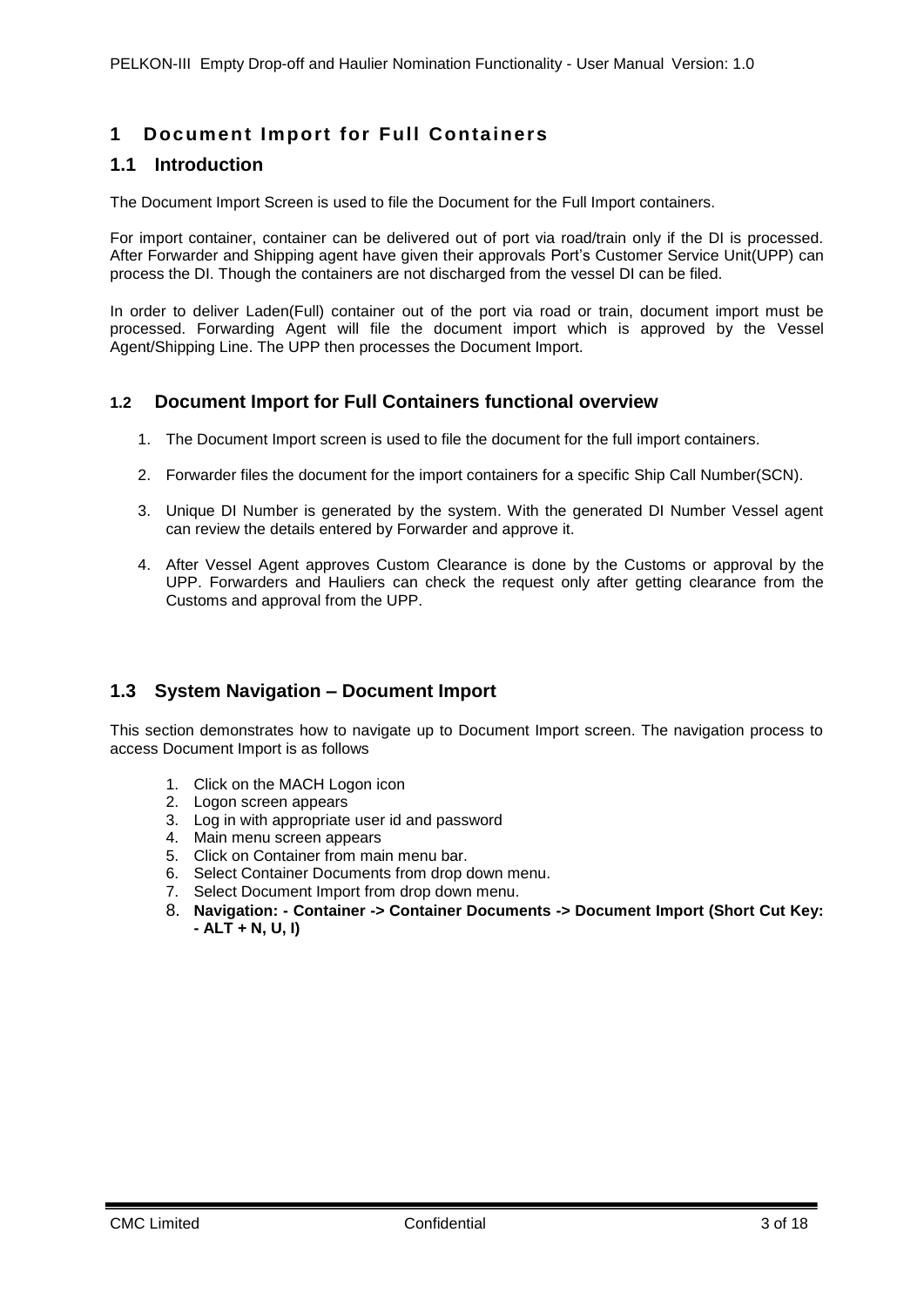

# <span id="page-3-0"></span>**1.4 Overview of Document Import screen and comments**

### <span id="page-3-1"></span>1.4.1 Main Screen – Main Areas

On selecting Document Import from the menu, the user is presented with the screen below. The main screen can be broken down into three areas:

- 1. Toolbar
- 2. Selection Criteria
- 3. Forwarder's Filing area
- 4. Shipping Agent's Filing Area
- 5. Port's UPP area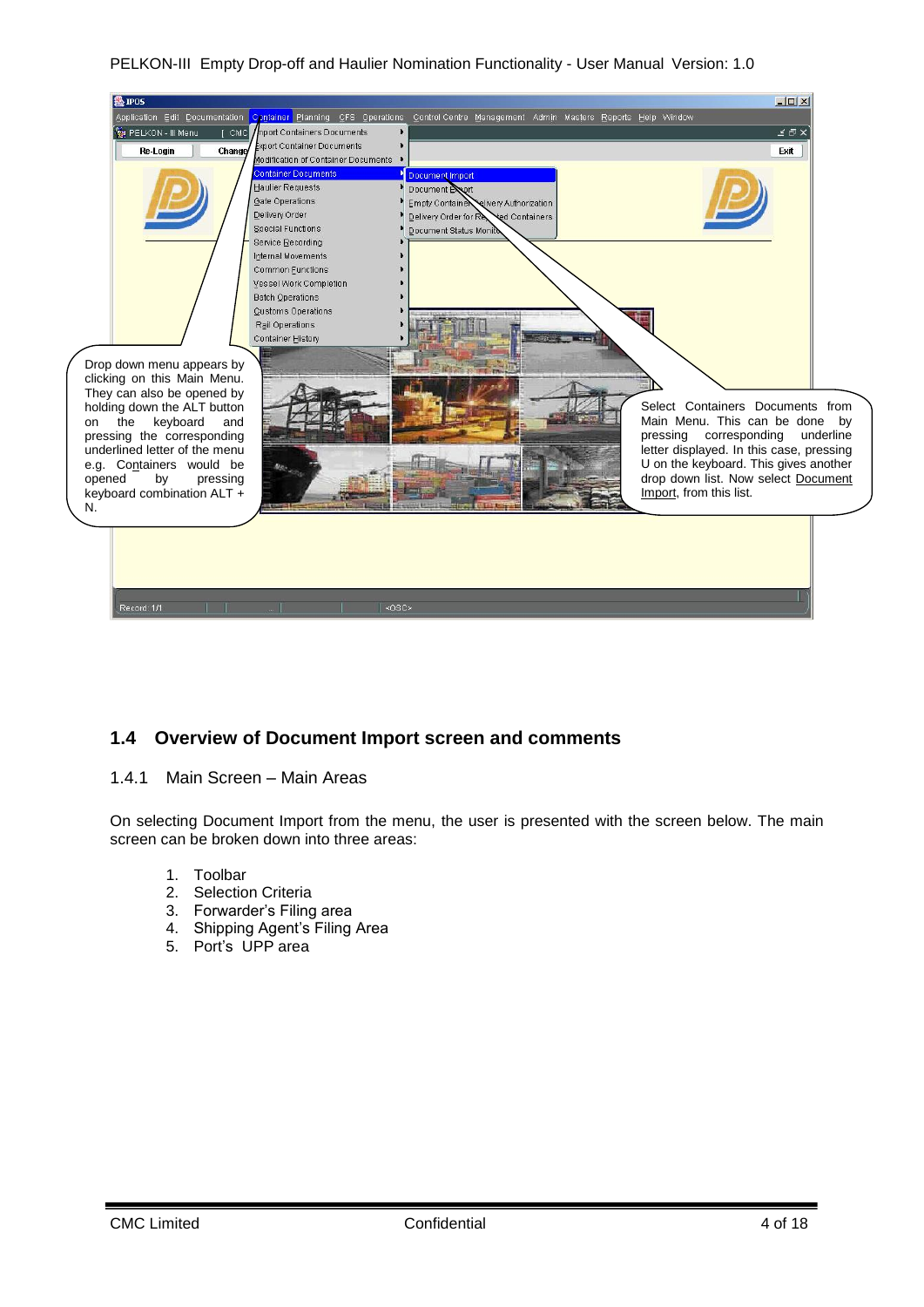### <span id="page-4-0"></span>1.4.2 Main Screen – Detailed Description

DI Number is generated when the Forwarding Agent files the DI. The screen will be shown as given below:

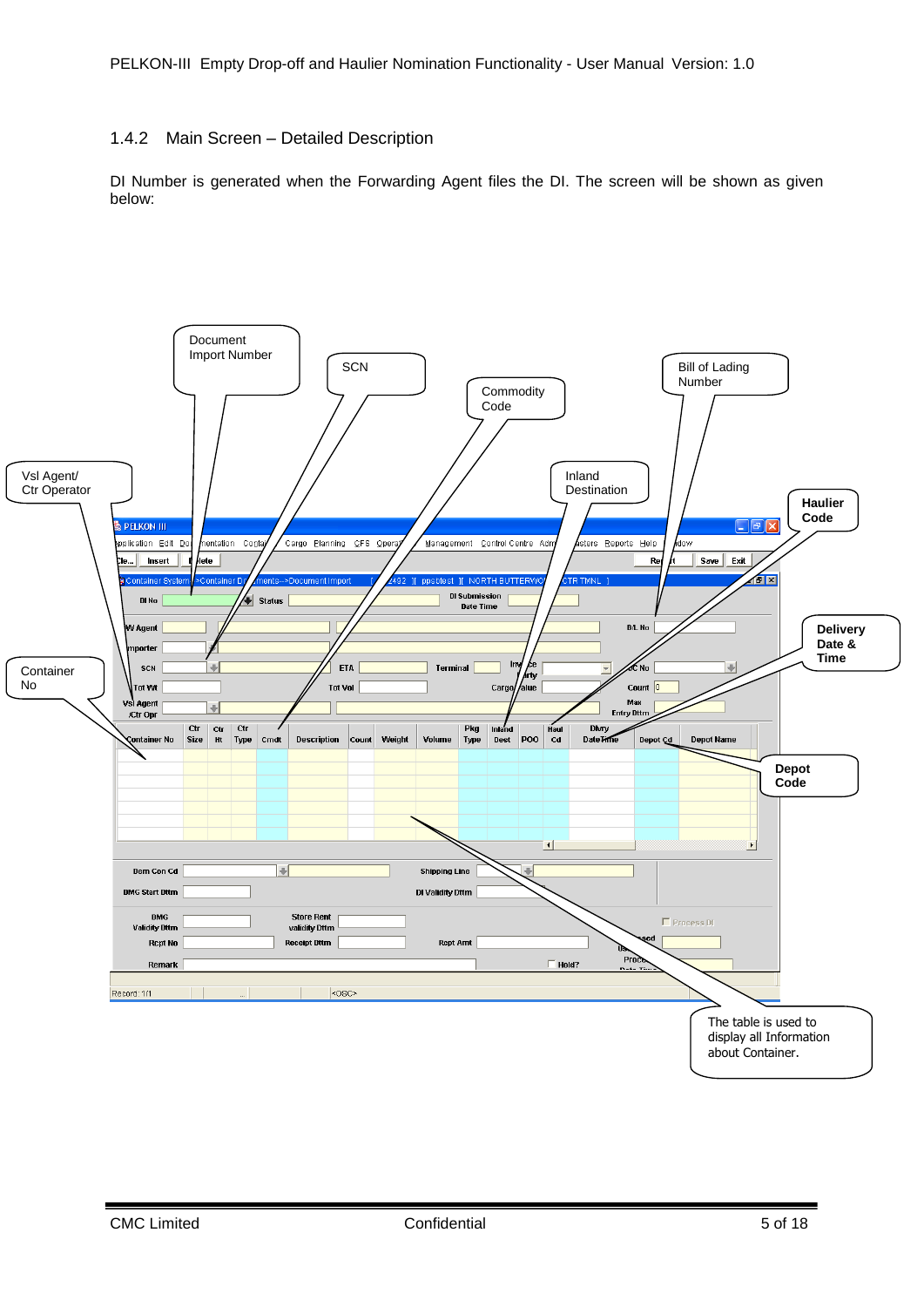<span id="page-5-0"></span>1.4.3 Main Screen – Detailed Description contd…

After Shipping Agent has given approval by checking the Vessel Agent Approval Flag and by pressing save button for the respective DI Number the screen will appear as given below:

|                                                                                                                                                                                                                                                                                                                                                                                                                                                                           |                               | Status of the DI<br>can be viewed<br>here.                   |                 |                                                                                                                              |                  |                                   |                                          |                                                          |                                     |                                                                                                                       |                                                                                                                                                          |                           |                                                                                               |  |
|---------------------------------------------------------------------------------------------------------------------------------------------------------------------------------------------------------------------------------------------------------------------------------------------------------------------------------------------------------------------------------------------------------------------------------------------------------------------------|-------------------------------|--------------------------------------------------------------|-----------------|------------------------------------------------------------------------------------------------------------------------------|------------------|-----------------------------------|------------------------------------------|----------------------------------------------------------|-------------------------------------|-----------------------------------------------------------------------------------------------------------------------|----------------------------------------------------------------------------------------------------------------------------------------------------------|---------------------------|-----------------------------------------------------------------------------------------------|--|
| <b>Container Dealer System--&gt;Container Doct</b><br>Application Edit<br>Clear<br>Insert<br><b>DI No DIC0901120003</b>                                                                                                                                                                                                                                                                                                                                                   | Delete                        | Documentation                                                | Container Cargo | Status F/W AGENT APPROVAL                                                                                                    | >Document Import | CFS Operations Management         |                                          | <b>DI Submission</b><br><b>Date Time</b>                 |                                     | 12.01.2009 12:37                                                                                                      | [ FA-JAMAN ][ hpppsb ][ NORTH BUTTERWORTH CTR TM<br>Control Centre Admin Masters Reports Window Help<br>$\Box$ FAW Initialization $\Box$ FAW Submit Flag | Report                    | $-1$ $-1 \times$<br>$-10 \times$<br>Save<br>Exit                                              |  |
| NO 2472 TINGKAT PERUSAHAAN 2 PRAHNDUSTRIAL ESTATE PERAI PL<br>F/W Agent JAMAN<br><b>JAMANIS SDN BHD</b><br><b>B/L No BLNL1</b><br>SUITE 13.01 13TH FLOOR MWE PLAZA NO 8 FARQUHAR STREET PULA<br>JARDINE SHIPPING SERVICES<br>Importer AJ<br>Invoice<br>Party<br><b>JADE TRADER</b><br>ETA 21.11.2008 08:00<br>A/C No 200082<br>08B033<br>Terminal NBCT<br><b>SCN</b><br>$\overline{\mathbf{v}}$<br>JAMAN<br>Tot $Wt$ 95<br>Tot Vol<br>100.000<br>Cargo Value 190<br>Count |                               |                                                              |                 |                                                                                                                              |                  |                                   |                                          |                                                          |                                     |                                                                                                                       |                                                                                                                                                          |                           |                                                                                               |  |
| Vsl Agent WHAT<br>Container No<br>WHLU2453774<br>WHLU2518582<br>WHLU2623459                                                                                                                                                                                                                                                                                                                                                                                               | Ctr<br>Size<br>20<br>20<br>20 | Ctr<br>Ctr<br>Ht<br>Type<br>GP<br>86<br>86<br>GP<br>86<br>GP | Cmdt            | WAN HAI LINES (M) SDN BHD<br>Description<br>010210 Bovine animals, 1<br>010111 Horses, live, pun<br>010391 Swine, live, neso | Count            | Weight<br>31.66<br>31.66<br>31.68 | Volume<br>33.33<br>33.33<br>33.33        | Pkg<br>Type<br><b>BDLS</b><br><b>BDLS</b><br><b>BDLS</b> | Inland<br>Dest<br>AST<br>AST<br>AST | 55-18-A MENARA NORTHAM JALAN SULTAN AHMAD SHAH PULAU PINAI<br><b>Dest Name</b><br>Alor Star<br>Alor Star<br>Alor Star | Max<br><b>Entry Dttm</b><br>POO Haul cd Depot Cd<br>DZAAE AW<br>DZAAE AW<br>DZAAE AW                                                                     | 21.11.08 08:20<br>DEPOT-I | De<br>DEPOTA                                                                                  |  |
|                                                                                                                                                                                                                                                                                                                                                                                                                                                                           |                               |                                                              |                 |                                                                                                                              |                  |                                   |                                          |                                                          |                                     |                                                                                                                       | $\left  \cdot \right $                                                                                                                                   |                           |                                                                                               |  |
| Dem Con Cd<br><b>DMG Start Dttm</b>                                                                                                                                                                                                                                                                                                                                                                                                                                       |                               |                                                              |                 |                                                                                                                              |                  |                                   | <b>Shipping Line</b><br>DI Validity Dttm |                                                          |                                     |                                                                                                                       |                                                                                                                                                          |                           | □ VsI Agent Approve<br>Vsl Agent Reject                                                       |  |
| <b>DMG</b><br><b>Validity Dttm</b><br>Rcpt No<br>Remark                                                                                                                                                                                                                                                                                                                                                                                                                   |                               |                                                              |                 | <b>Store Rent</b><br>validity Dttm<br><b>Receipt Dttm</b>                                                                    |                  |                                   | <b>Rept Amt</b>                          |                                                          |                                     | $\Box$ Hold?                                                                                                          | Processed<br>User Name<br><b>Process</b><br><b>Date Time</b>                                                                                             | cess DI<br>г              |                                                                                               |  |
| Record: 1/3                                                                                                                                                                                                                                                                                                                                                                                                                                                               |                               |                                                              |                 | $\overline{X}$ OSC> $\overline{X}$ $\overline{Y}$ DBG>                                                                       |                  |                                   |                                          |                                                          |                                     |                                                                                                                       |                                                                                                                                                          |                           |                                                                                               |  |
|                                                                                                                                                                                                                                                                                                                                                                                                                                                                           |                               |                                                              |                 |                                                                                                                              |                  |                                   |                                          |                                                          |                                     |                                                                                                                       |                                                                                                                                                          |                           |                                                                                               |  |
|                                                                                                                                                                                                                                                                                                                                                                                                                                                                           |                               |                                                              |                 |                                                                                                                              |                  |                                   |                                          |                                                          |                                     |                                                                                                                       | Agent Approval.                                                                                                                                          |                           | By clicking on the VsI Agent<br>Approve check box, the status<br>of the DI will change to VSL |  |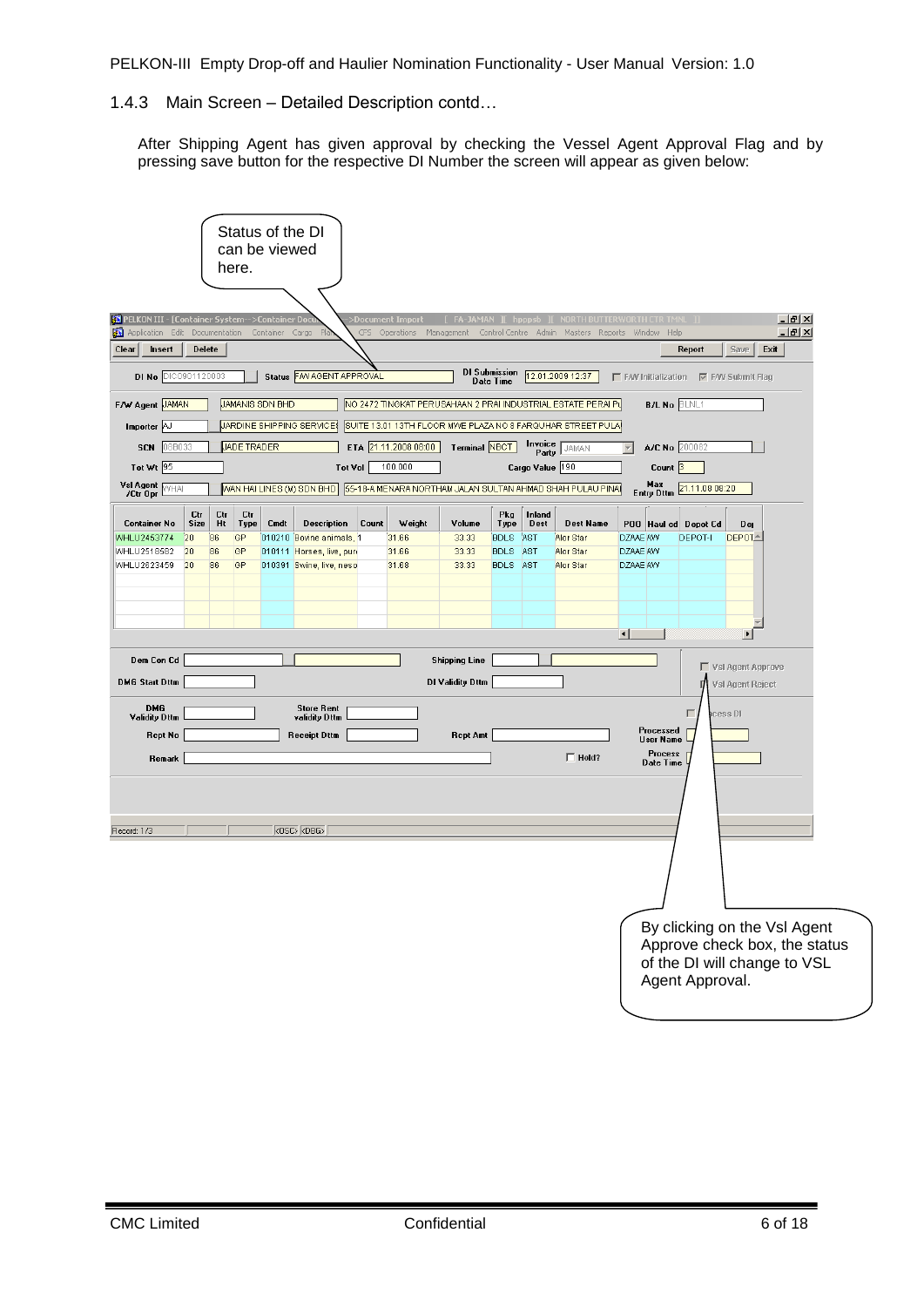### <span id="page-6-0"></span>1.4.4 Main Screen – Detailed Description contd…

After Forwarder has submitted the Document to Port User by checking the Forwarder submitting flag and by pressing the save button for the respective DI Number the screen will appear as given below:

|                                                                        |                    |                          |                        | <b>DI Submission Date</b><br>and Time should be<br>shown here.                 |                      |                                                             |                  |                       |                                |                                                  |                          |                             |                                                        |                        | Forwarder confirms the<br>DI by checking the<br>pointed item F/W Submit |
|------------------------------------------------------------------------|--------------------|--------------------------|------------------------|--------------------------------------------------------------------------------|----------------------|-------------------------------------------------------------|------------------|-----------------------|--------------------------------|--------------------------------------------------|--------------------------|-----------------------------|--------------------------------------------------------|------------------------|-------------------------------------------------------------------------|
| <b>&amp; PELKON III</b>                                                |                    |                          |                        |                                                                                |                      |                                                             |                  |                       |                                |                                                  |                          |                             |                                                        | flag.                  |                                                                         |
| Application Edit Documentation Container Cargo Planning CFS Operations |                    |                          |                        |                                                                                |                      | Mana                                                        |                  |                       |                                | Control Centre Admin Masters Reports Help Window |                          |                             |                                                        |                        |                                                                         |
| Cle<br>Insert                                                          | Delete             |                          |                        |                                                                                |                      |                                                             |                  |                       |                                |                                                  |                          | Report                      |                                                        |                        |                                                                         |
| Container System-->Container Documents-->Document Import               |                    |                          |                        |                                                                                |                      | [ FA-AMAL ][ ppsbtest ][ NORTH BUT NRWORTH CTR TMNL         |                  |                       | DI Submission 24.02.2009 16:13 |                                                  |                          |                             |                                                        | $\Box$ $\Box$ $\times$ |                                                                         |
| <b>DI No</b> DIC0902010001                                             |                    | ÷                        |                        | Status FM AGENT APPROVAL                                                       |                      |                                                             | <b>Date Time</b> |                       |                                |                                                  |                          |                             | $\Gamma$ FAW Initialization $\sqrt{M}$ FAW Submit Flag |                        |                                                                         |
| FAW Agent AMAL                                                         |                    |                          |                        | AMALAN DINAMIK SDN. BHD.                                                       |                      | 86B JLN PUSAT PERNIAGAAN RAJA UDA 1 PUSAT PERNIAGAAN RAJA U |                  |                       |                                |                                                  |                          | <b>B/L No BL 45670</b>      |                                                        |                        |                                                                         |
| Importer ASVID                                                         |                    |                          |                        | A & S VIDEOCOM RESOURCE SURIA TANJONG 97-01-09 JLN FETTE TANJUNG TOKONG PENANG |                      |                                                             |                  |                       |                                |                                                  |                          |                             |                                                        |                        |                                                                         |
| <b>SCN</b> 091041                                                      |                    | <b>JADE TRADER</b>       |                        |                                                                                | ETA 02.01.2009 08:00 |                                                             | Terminal NBCT    |                       | Invoice<br>AMAL<br>Party       |                                                  | $\overline{\phantom{a}}$ | A/C No 200403               | $\left  \cdot \right $                                 |                        |                                                                         |
| Tot Wt $ 13 $                                                          |                    |                          |                        | <b>Tot Vol</b>                                                                 | 23.00                |                                                             |                  |                       | Cargo Value 1234567            |                                                  |                          | Count                       |                                                        |                        |                                                                         |
| Vsl Agent <b>KLIN</b><br>/Ctr Opr                                      |                    | K LINE MARITIME (M) S.B  |                        |                                                                                |                      | S 11-1 TKT 11, MENARA PENANG GARDEN JALAN SULTAN AHMAD SHA  |                  |                       |                                |                                                  | <b>Entry Dttm</b>        | Max                         | 02.01.09 06:56                                         |                        |                                                                         |
| <b>Container No</b>                                                    | Ctr<br><b>Size</b> | Ctr<br>Ctr<br>Type<br>Ht | Cmdt                   | Description                                                                    | Weight<br>Count      | Volume                                                      | Pkg<br>Туре      | Inland<br><b>Dest</b> | POO                            | <b>DMTy</b><br>Haul<br>Cd                        | <b>DateTime</b>          | Depot Cd                    | <b>Depot Name</b>                                      |                        |                                                                         |
| GMTU1040065                                                            | 20<br>86           | GP                       |                        | 010111 Horses, live, pur                                                       | 13                   | 23                                                          |                  | <b>PR</b>             | <b>DZAAEKP</b>                 | 24.02.09 17:30                                   |                          | SONY                        | SONY DEPOT                                             |                        |                                                                         |
|                                                                        |                    |                          |                        |                                                                                |                      |                                                             |                  |                       |                                |                                                  |                          |                             |                                                        |                        |                                                                         |
|                                                                        |                    |                          |                        |                                                                                |                      |                                                             |                  |                       |                                |                                                  |                          |                             |                                                        |                        |                                                                         |
|                                                                        |                    |                          |                        |                                                                                |                      |                                                             |                  |                       |                                |                                                  |                          |                             |                                                        |                        |                                                                         |
|                                                                        |                    |                          |                        |                                                                                |                      |                                                             |                  |                       | $\overline{\mathbf{H}}$        |                                                  |                          |                             |                                                        | $\blacktriangleright$  |                                                                         |
|                                                                        |                    |                          |                        |                                                                                |                      |                                                             |                  |                       |                                |                                                  |                          |                             |                                                        |                        |                                                                         |
| Dem Con Cd                                                             |                    |                          | $\left  \cdot \right $ |                                                                                |                      | <b>Shipping Line</b>                                        |                  |                       | $\left  \cdot \right $         |                                                  |                          |                             | ■ VsI Agent Approve                                    |                        |                                                                         |
| <b>DMG Start Dttm</b>                                                  |                    |                          |                        |                                                                                |                      | DI Validity Dttm                                            |                  |                       |                                |                                                  |                          |                             | $\Gamma$ VsI Agent Reject                              |                        |                                                                         |
| <b>DMG</b><br><b>Validity Dttm</b>                                     |                    |                          |                        | <b>Store Rent</b><br>validity Dttm                                             |                      |                                                             |                  |                       |                                |                                                  |                          |                             | <b>F</b> Process DI                                    |                        |                                                                         |
| <b>Rcpt No</b>                                                         |                    |                          |                        | <b>Receipt Dttm</b>                                                            |                      |                                                             | <b>Rept Amt</b>  |                       |                                |                                                  |                          | Processed<br>User Name      |                                                        |                        |                                                                         |
| Remark                                                                 |                    |                          |                        |                                                                                |                      |                                                             |                  |                       |                                | $\Box$ Hold?                                     |                          | <b>Process</b><br>Date Time |                                                        |                        |                                                                         |
|                                                                        |                    |                          |                        |                                                                                |                      |                                                             |                  |                       |                                |                                                  |                          |                             |                                                        |                        |                                                                         |
| <b>H</b> start                                                         |                    | <b>ACOCO</b>             |                        | $\Box$ Untitl                                                                  | $ex$ C:\WI           | <b>S</b> Oracl                                              | 线 PELK           | Docu                  |                                | Soracl                                           | ®PELK                    |                             | <b>◆ ⑤ ● → 见 / 14:41 PM</b>                            |                        |                                                                         |

<span id="page-6-1"></span>1.4.5 Main Screen – Detailed Description contd…

After Vessel agent approval the Document is to be processed through Customs, the Customs Flg to be checked and pressing the save button for the respective DI Number.

<span id="page-6-2"></span>1.4.6 Main Screen – Detailed Description contd…

After the Forwarder and Shipping agent has given their approval the port user will complete the DI processing.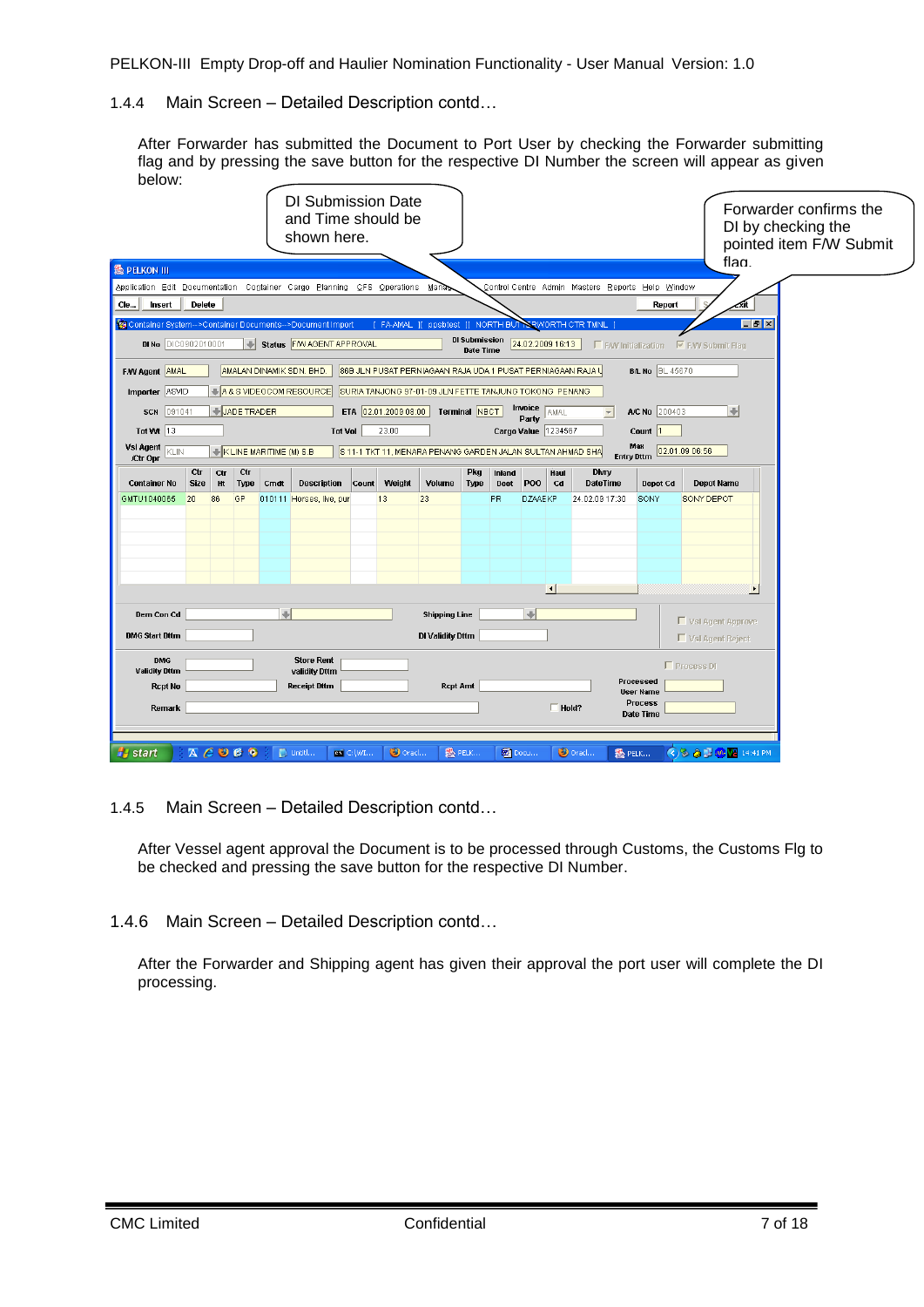# <span id="page-7-0"></span>**1.5 Document Import for Full Containers - Steps**

- <span id="page-7-1"></span>1.5.1 Entering Containers for DI:
	- 1. Forwarder has to log in into the application with his username and password.
	- 2. Navigate to Document Import Screen. By default forwarder code and the respective name will be populated.
	- 3. Enter "**Importer**", "**BL Number**", "**SCN**", "**Tot Wt**", "**Tot Vol**", "**Vsl Agent /Ctr Opr**".
	- 4. Enter Container number belonging to SCN.
	- 5. Enter Inland Destination in the fields "**Inland Dest**".
	- 6. Enter the **POO (Port Of Origin)**
	- 7. Enter the **Haulier Code**(if any)
	- 8. Enter the **Delivery Date and Time(if any)**
	- 9. Tick at "**F/W Initialization**"
	- 10. "**DI Number**" for the respective containers will be generated on saving the data.
	- 11. After Forwarder file the DI for the containers Vessel Agent/Ctr Operator should approve the data entered by the Forwarder.
- <span id="page-7-2"></span>1.5.2 Shipping Agent/Container Operator Approval of DI:
	- 1. Vessel Agent/Container Operator has to log into the application with his username and password.
	- 2. Navigate to Document Import Screen. By default Vessel Agent Code/Container Operator code and their respective name will be populated.
	- 3. Vessel Agent/Container Operator gives his approval by checking the "**Vessel Agent Approval Flag**" and saves the data.
	- 4. Depot Cd(Depot Code) is Optional for the Vessel Agent and remaining fields are optional for the user to input.
- <span id="page-7-3"></span>1.5.3 Submission of DI by Forwarder:
	- 1. Forwarder has to log in into the application with his username and password.
	- 2. Navigate to Document Import Screen. By default forwarder code and the forwarder name will be populated.
	- 3. Haul Cd(Haulier Code) is mandatory for the Forwarder .
	- 4. Forwarder Agent gives his approval by checking the "**F/W Submit Flag**". "**Submission date and time**" will be populated. Forwarder then saves the data.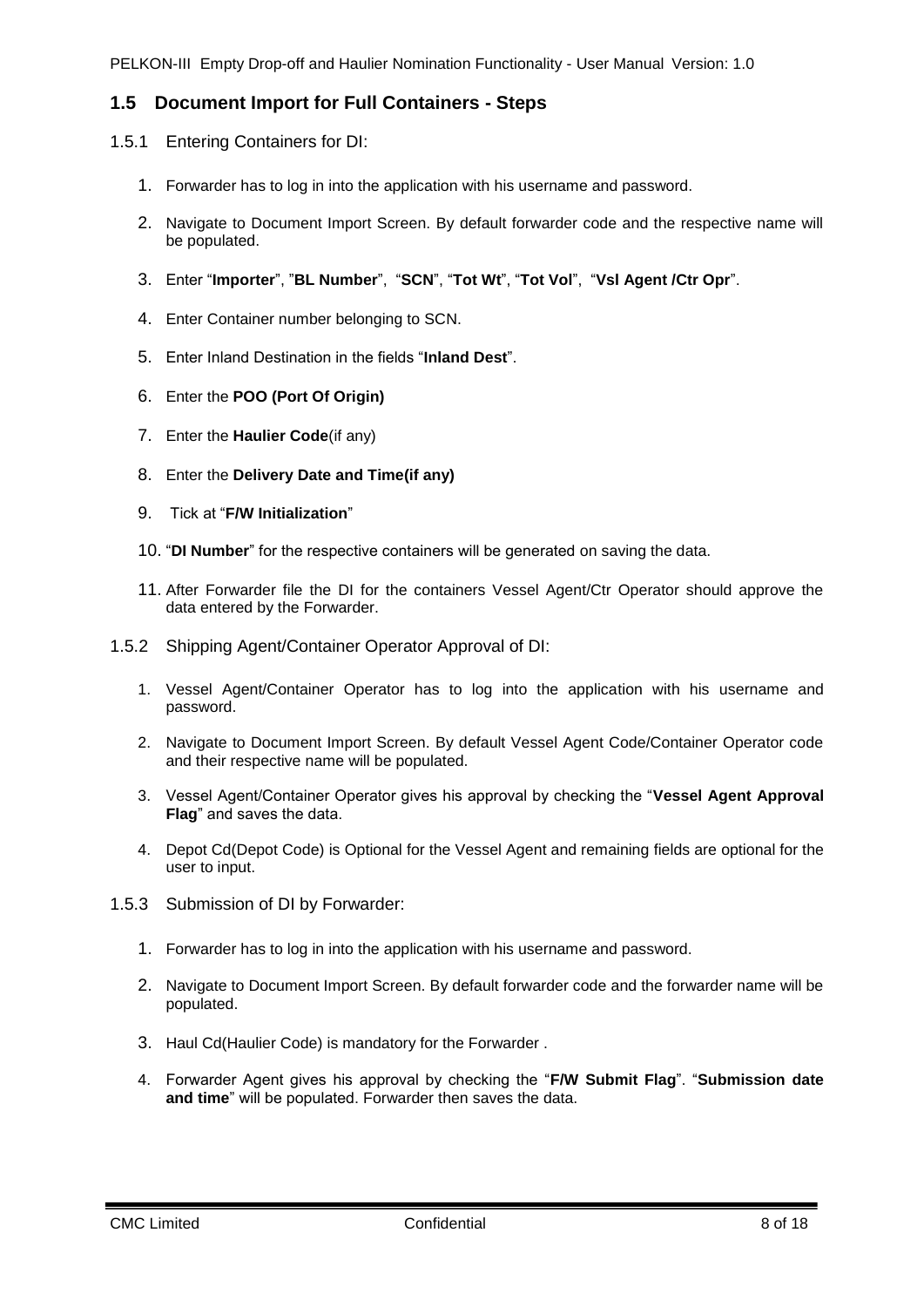- <span id="page-8-0"></span>1.5.4 DI process by Port's Customer Service Unit(UPP)
	- 1. Using the Document Status Monitoring UPP's Clerk will monitor all the DI that have been filed from time to time. If the shipping agent is a Cash Customer then has to go to Customer Service(UPP) for the Estimation Of Charges. If the shipping agent is a Credit Customer the process as it is.
	- 2. Once UPP's Clerk checks and processes the DI and Customs is already released the DI, the container will be reflected automatically in the Haulier Delivery Request and goes to **"BOOKED"** state.
- <span id="page-8-1"></span>1.5.5 DI process by Customs
	- 1. Custom will checks and approves based on the Document Import No.
	- 2. Once Customs released DI and UPP has approved the DI, the container will be reflected automatically in the Haulier Delivery Request and goes to **"BOOKED"** state.

*Note: For 1.5.4 and 1.5.5 can be done either one first. But for the container to be reflected in the Haulier Delivery Request Screen, both Customs and UPP must be released/approved the DI.*

# <span id="page-8-2"></span>**1.6 Description of Fields**

The following is the description of each field on each screen or area of screen. The fields that have been marked with Shaded box are mandatory fields that must be populated for the user to proceed.

### **F/W Agent**

Forwarder is the person who acts on behalf of Vessel Agent or Container Operator.



User to enter SCN or has to select one from the drop down list.

This is number which represents the voyage that user should be selecting for working with. This is 7-digit voyage call number that is generated by the system for every voyage that is registered.

**Vsl Name**

When user selects SCN, the system displays the vessel name associated with the SCN in this field. It is a display only field.

**Importer**

Importer is the party that imports the container.

**BL Number**

BL number is unique for the respective DI.

**Tot Weight**

Total Weight of the cargo Present in all the Containers for which DI is processing.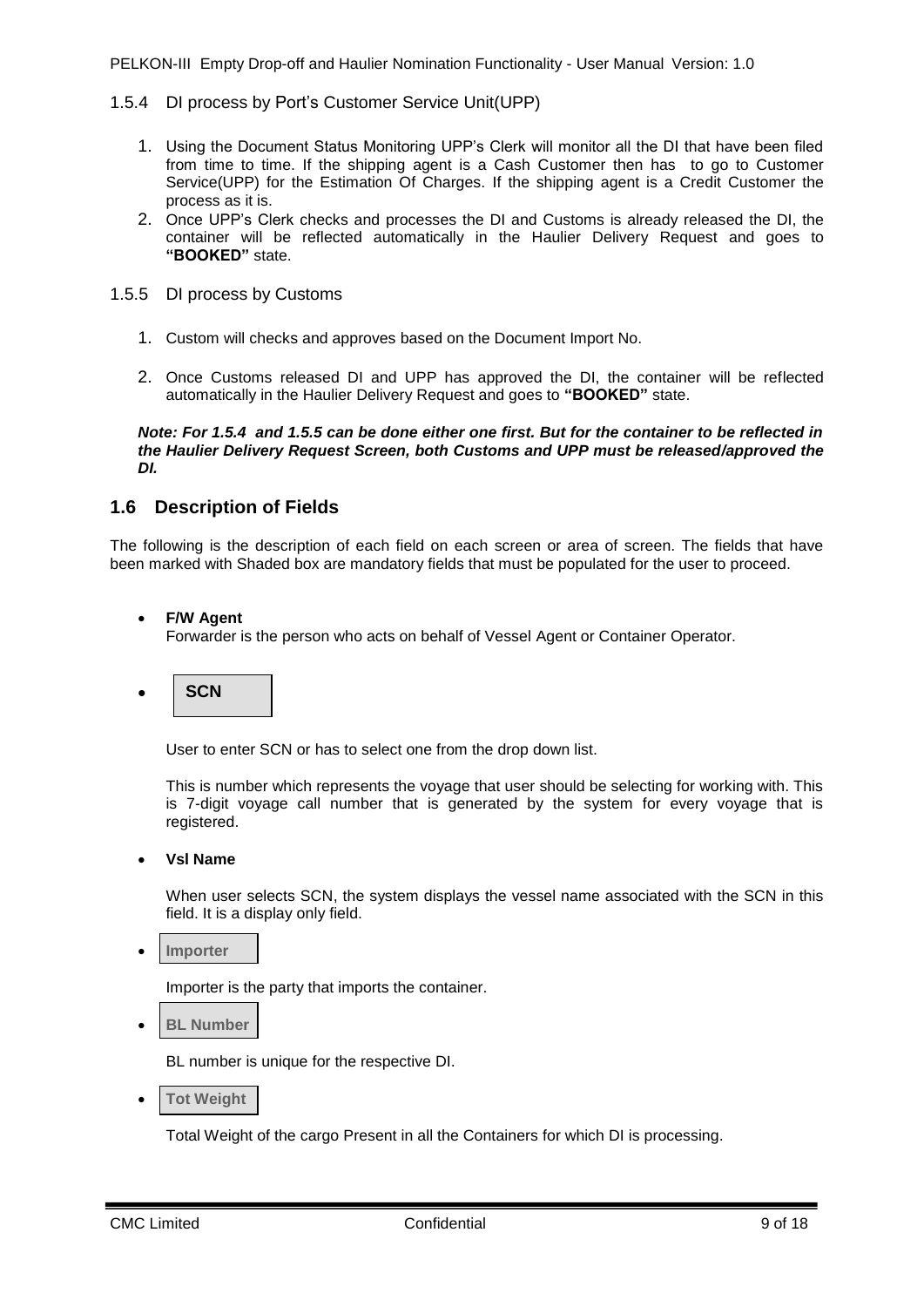**Tot Volume**

Total Volume of the cargo present in all the Containers for which DI is processing.

**Vsl Agent/Container Operator**

Valid Shipping Agent or Container operator who is look after the containers he may be cash party also

**Invc Party**

It represents the party responsible to pay charges.

**Account No**

Account code associated with the invoice party.

**Container Number**

It represents the container number for which DI is to be filed.

**Ctr Sz**

It represents container size of the Container. This is Display field.

**Ctr Ht**

It represents container height of the Container. This is Display field.

### **Ctr Type**

It represents container type of the Container. This is Display field.

**Cmdt**

Commodity Code of the Cargo present in the container.

**Description**

It represents description of the commodity code. This is a Display field.

**Weight**

It represents the weight of the cargo present in the container. This is Display field.

- **Volume**  Volume of the cargo present in the container. This is Display field.
- **Pkg Type**

It represents type of cargo present in the container.

**Inland Destination**

It represents the destination of the container.

 **POO**  It represents Port of Origin of the container.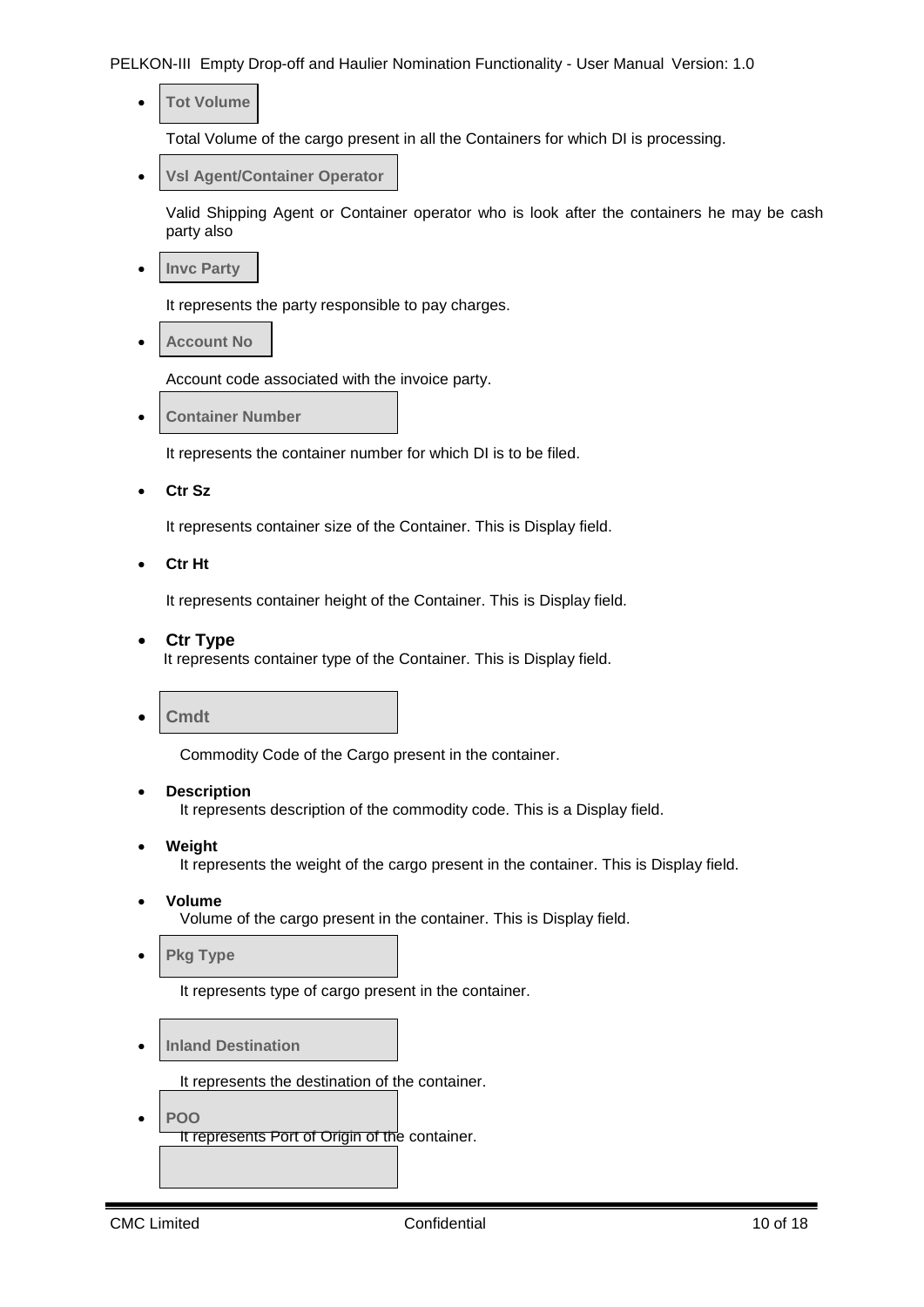### **Haul cd**

It represents the Haulier that would be carrying the container.

### **Dlvry Date Time**

It represents the Haulier that would be carrying the container.

### **Depot cd**

It represents the destination where the container is to be dropped at.

### **Dem Conf Cd**

 It is an optional field. Shipping agent or Container operator i.e., owner of the containers enter the demurrage code or select from LOV by pressing F9.

### **Shipping Line**

It is an optional field. Enter or select from LOV appropriate shipping line.

 **Dmg Start Dttm** It is an optional field. It represents demurrage start date and time.

### **DI Validity Dttm**

Document import validity period represents the validity date and time of DI.

During estimation of Invoice Demurrage charge can be calculated based on demurrage start date and time. It is mandatory for cash party.

**Store Rent Validity Dttm**

During estimation of Invoice container storage charges are calculated based on Store Rent Validity date and time. It is mandatory for cash party.

**Rcpt No**

It represents Receipt number. It is mandatory for cash party.

#### $\bullet$ **Receipt Dttm**

Date and Time the receipt number was generated. It is mandatory for cash party.

**Receipt Amt**

It represents the amount paid against the receipt number. It is mandatory for cash party.

### **Processed User Name**

It represents the name of the UPP's clerk who processed the DI. This is a display field.

### **Processed Date Time**

It represents the date and time at which the port user has processed the DI.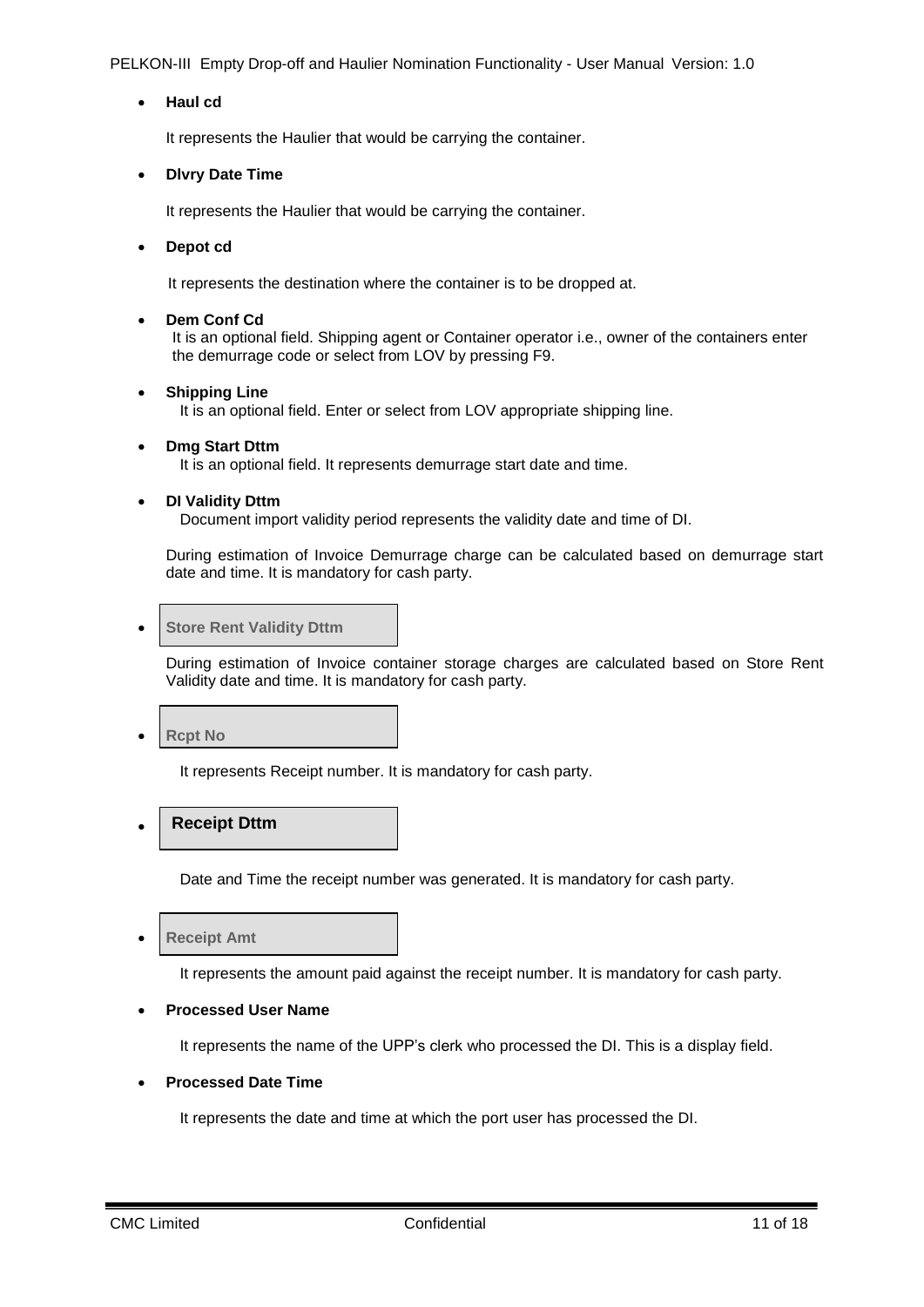# <span id="page-11-0"></span>**2 Empty Container Delivery Authorization**

# <span id="page-11-1"></span>**2.1 Introduction**

In order to deliver empty import containers out of the port via road authorization must be done by the Shiping Agent or the Container Operator. This will form the basis for Haulier delivery request.

For Laden container it is mandatory that the DI to be processed before a container can be delivered out of port via road or train. However, in case of empty container DI is not required. The container operator can himself authorize all his empty containers to be delivered out of the port.

# <span id="page-11-2"></span>**2.2 System Navigation – Empty Container Delivery Authorization**

This section demonstrates how to navigate up to Empty Container Delivery Authorization screen. The navigation process to access Authorization for Empty Ctrs is as follows

- 1. Click on the MACH Logon icon
- 2. Logon screen appears
- 3. Log in with appropriate user id and password
- 4. Main menu screen appears
- 5. Click on Container from main menu bar.
- 6. Select Container Documents from drop down menu.
- 7. Select Empty Container Delivery Authorization from drop down menu.
- 8. **Navigation: - Container -> Container Documents -> Empty Container Delivery Authorization (Short Cut Key: - ALT + N, U, E)**

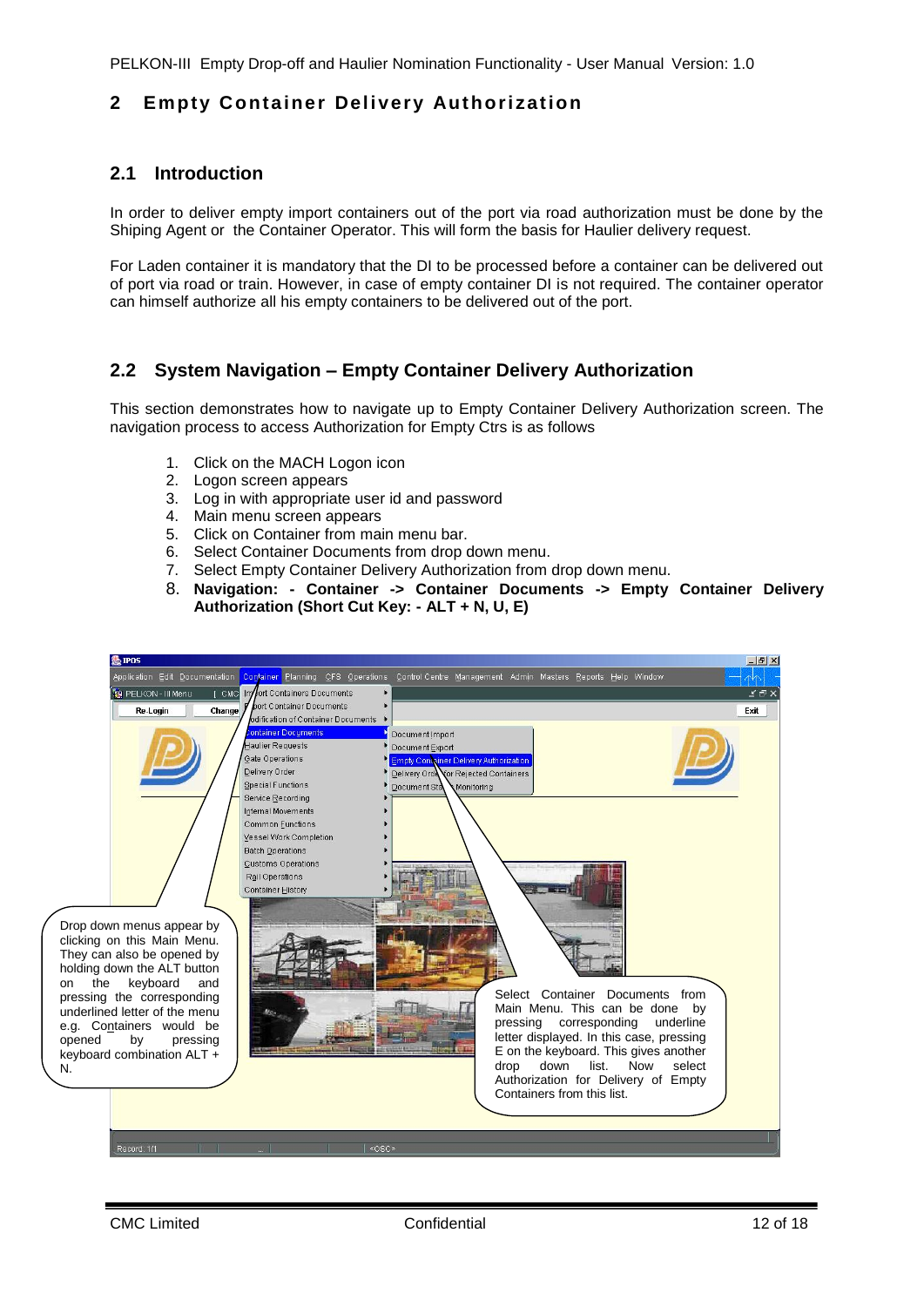# <span id="page-12-0"></span>**2.3 Overview of Empty Container Delivery Authorization screen and comments**

### <span id="page-12-1"></span>2.3.1 Main Screen – Main Areas

On selecting Empty Container Delivery Authorization from the menu, the user is presented with the screen below. The main screen can be broken down into three areas:

- 1. Toolbar
- 2. Selection Criteria
- 3. Table

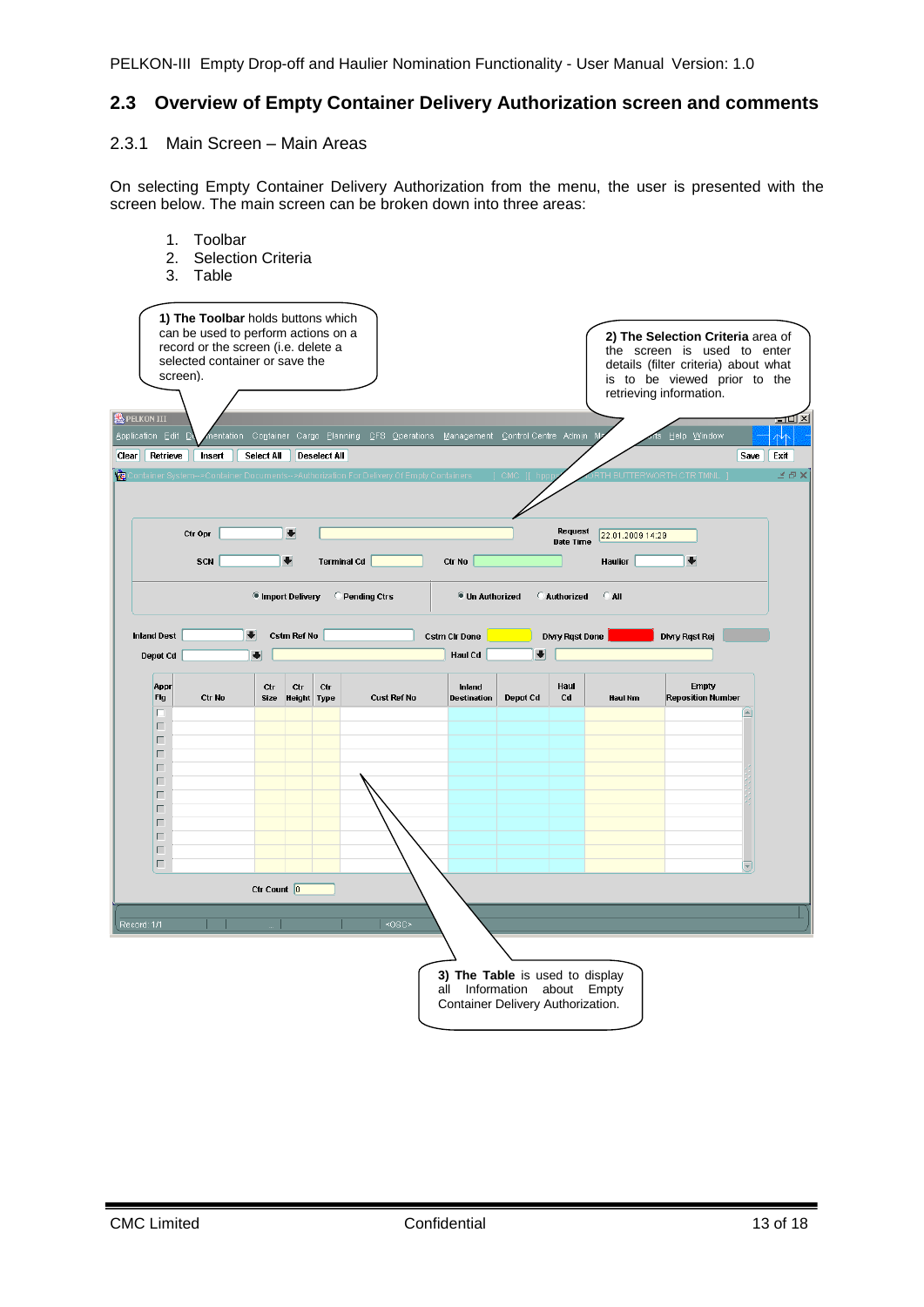### <span id="page-13-0"></span>2.3.2 Main Screen – Detailed description

On selecting the Empty Container Delivery Authorization function, and retrieving details for a entered Container Operator & voyage, the user is presented with a screen similar to the one below:



### <span id="page-13-1"></span>2.3.3 Retrieving Import empty container for Delivery Authorization.

- 1. Enter the Container Operator Code who is responsible for the containers of a particular voyage.
- 2. Enter in "**SCN**" field. Otherwise, use the lookup to search for the correct SCN. Lookups are invoked by pressing F9 key on respective field. . Lookup shows all vessels with SCN/Vessel Name/ETA/ETD details. User can select any one SCN. System retrieves vessel name.
- 3. "**Request Date Time** " and "**Terminal Code** " will be populated.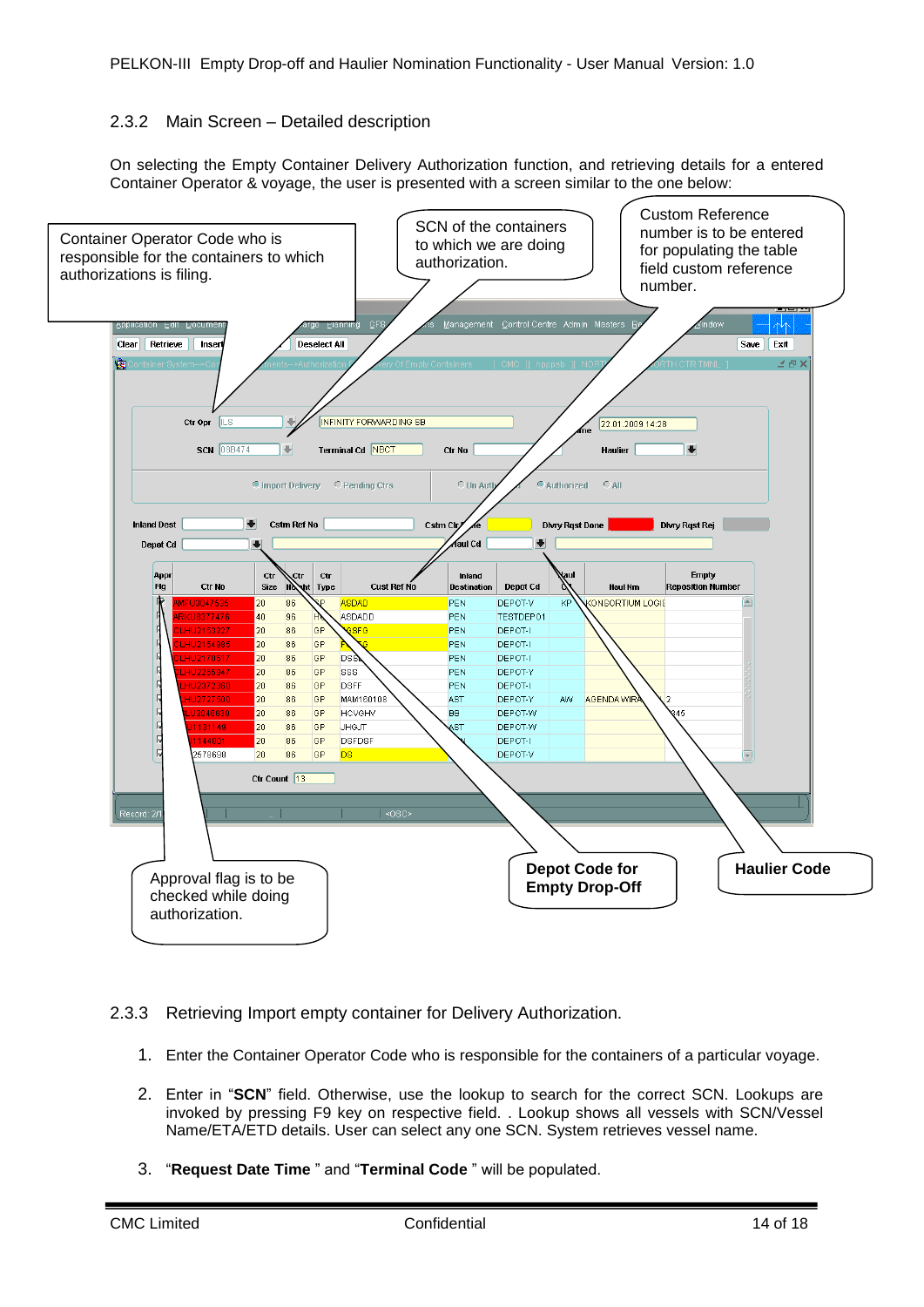- 4. Press "**Retrieve"** button to display the container to which Authorization has to do.
- 5. On selecting Authorized button, the containers are retrieved, the colors highlighted describes the status of the container.
- 6. **"Yellow"** color describes that the customs clearance is done for that container.
- 7. **"Red"** color describes that the haulier delivery request is done for that container.
- 8. **"Grey"** color describes that the haulier request is rejected for the container.
- <span id="page-14-0"></span>2.3.4 Process to Do Authorization for Import Empty Containers:
	- 1. Enter Customer Reference Number.
	- 2. Enter "**Inland Destination**" or select from lookup by pressing F9.
	- 3. Check the "**Appr Flg**" to the container for which authorization has to be do by default Custom Reference Number will be populate.
	- 4. Depot cd and Haul cd is to be entered.
	- 5. By pressing "**Save**" button changes will be saved.
	- 6. If Haul cd is entered then Haulier delivery request is automatically done and goes to booked state.
	- 7. In case the haulier request is rejected , the container will be displayed with **"GREY"** color and the container operator can re nominate haulier code for the container which will create haulier request for the container in Booked state.

# <span id="page-14-1"></span>**Description of Fields**

The following is the description of each field on each screen or area of screen. The fields that have been marked with Shaded box are mandatory fields that must be populated for the user to proceed.

### **Import Delivery**

By default import delivery radio button will be selected.



This is number which represents the voyage that user should be selecting for working with. This is 7-digit voyage call number that is generated by the system for every voyage that is registered.

**Vsl Name**

The system displays the vessel name associated with the SCN in this field.

**Ctr Opr Cd**

Container operator represents the container owner.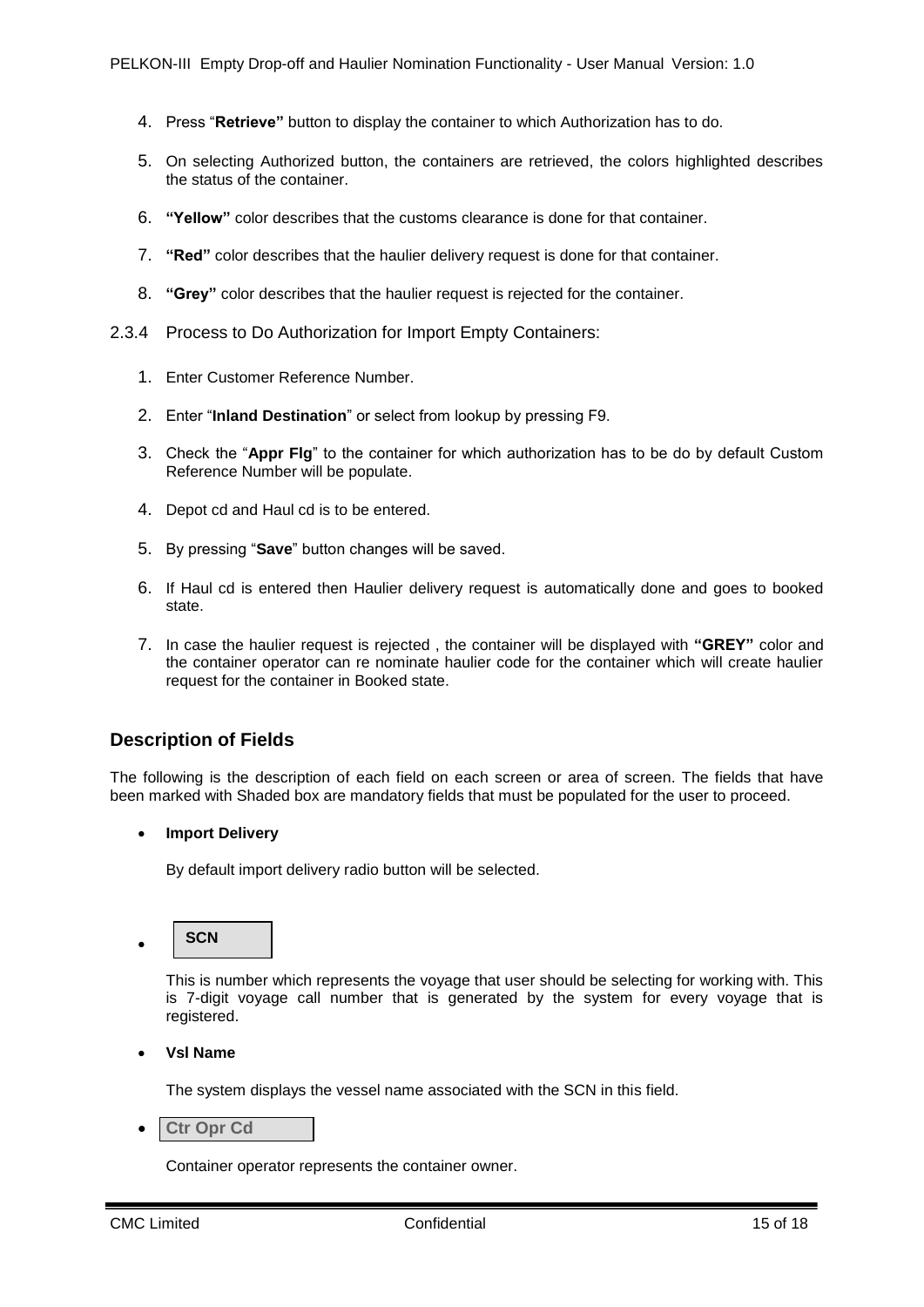# **Ctr Opr Name**

It represents name of the container operator (Owner).

# **Request Date Time**

System Date and time will be displayed by default. This is a display field.

# **Terminal Code**

It represents the code assigned to yard terminal.

### **Cstm Ref No**

It represents the custom reference number that is assigned to the container.

**Appr Flg**

Select the Appr Flg for which the authorization is required.

**Ctr Sz**

It represents size of the container.

**Ctr Ht**

It represents height of the container.

**Ctr Ty**

It represents type of the container.

# **Empty Reposition Number**

It represents the Empty Reposition number of the container.

**Inland Destination**

Enter the Inland Destination or select from LOV by pressing F9.

**Haul cd**

It represents the Haulier that would be carrying the container.

**Depot cd**

It represents the destination where the container is to be dropped at.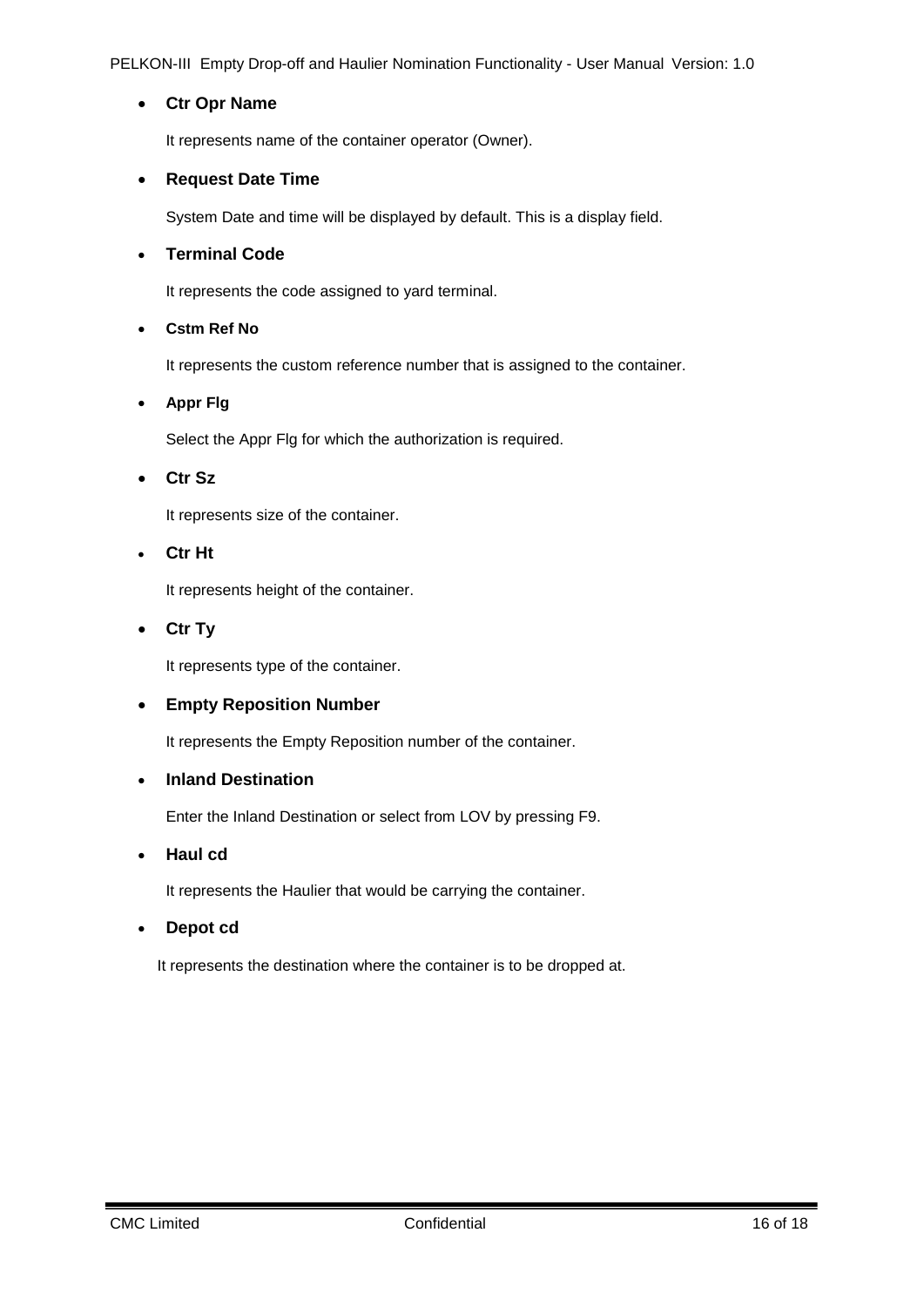# <span id="page-16-0"></span>**3 Guideline for Special Transactions**

### **A) REJECTED EXPORT CONTAINERS AT NBCT**

- 1. Forwarders have to provide the letter of approval which has been endorsed and signed by the Custom's Officer
- 2. The Shipping Agent has to endorse the Depot Operator and sign for authorization of Container to be drop-off
- 3. The nomination of the Haulier Code has to be endorsed and signed by the Haulier's representative with their company's stamp
- 4. The Port's UPP clerk will input the details in the system for the delivery to be planned by the **Hauliers**
- 5. Forwarder has to check with Custom for the releasing of container
- 6. Forwarder can check the request in the Haulier Delivery Request Screen
- 7. Haulier can monitor and plan the container for delivery in the Haulier Delivery Request Screen

### **B) DIRECT DELIVERY FROM THE VESSEL AT NBCT**

- 1. A request letter by the Forwarders with the details of the container and the Haulier Code has to be endorsed and signed by the Haulier's representative with their company's stamp
- 2. The UPP's clerk will change the disposal mode from (Y) to (G) at the Discharge List Entry and input the haulier code base on the letter in the system for the direct delivery to take place
- 3. Forwarder will file the DI by following the same process as in the Laden DI Processing
- 4. Forwarder can check the request in the Haulier Delivery Request Screen
- 5. Haulier can monitor and plan container for delivery in the Haulier Delivery Request Screen

### **C) DELIVERY OF LARGE CONSIGNMENTS STORED AT OOD**

- 1. Forwarders have to submit the letter of approval which has been endorsed and signed by the Custom's Officer (KASTAM1) with Custom Reference Number
- 2. The Shipping Agent has to endorse the Depot Operator and signed for authorization of Container to be drop-off
- 3. The nomination of the Haulier Code has to be endorsed and signed by the Haulier's representative with their company's stamp
- 4. The ODD's clerk will input the details in the system for the delivery to be planned by the **Hauliers**
- 5. Forwarder can check the request in the Haulier Delivery Request Screen
- 6. Haulier can monitor and plan the container for delivery in the Haulier Delivery Request Screen